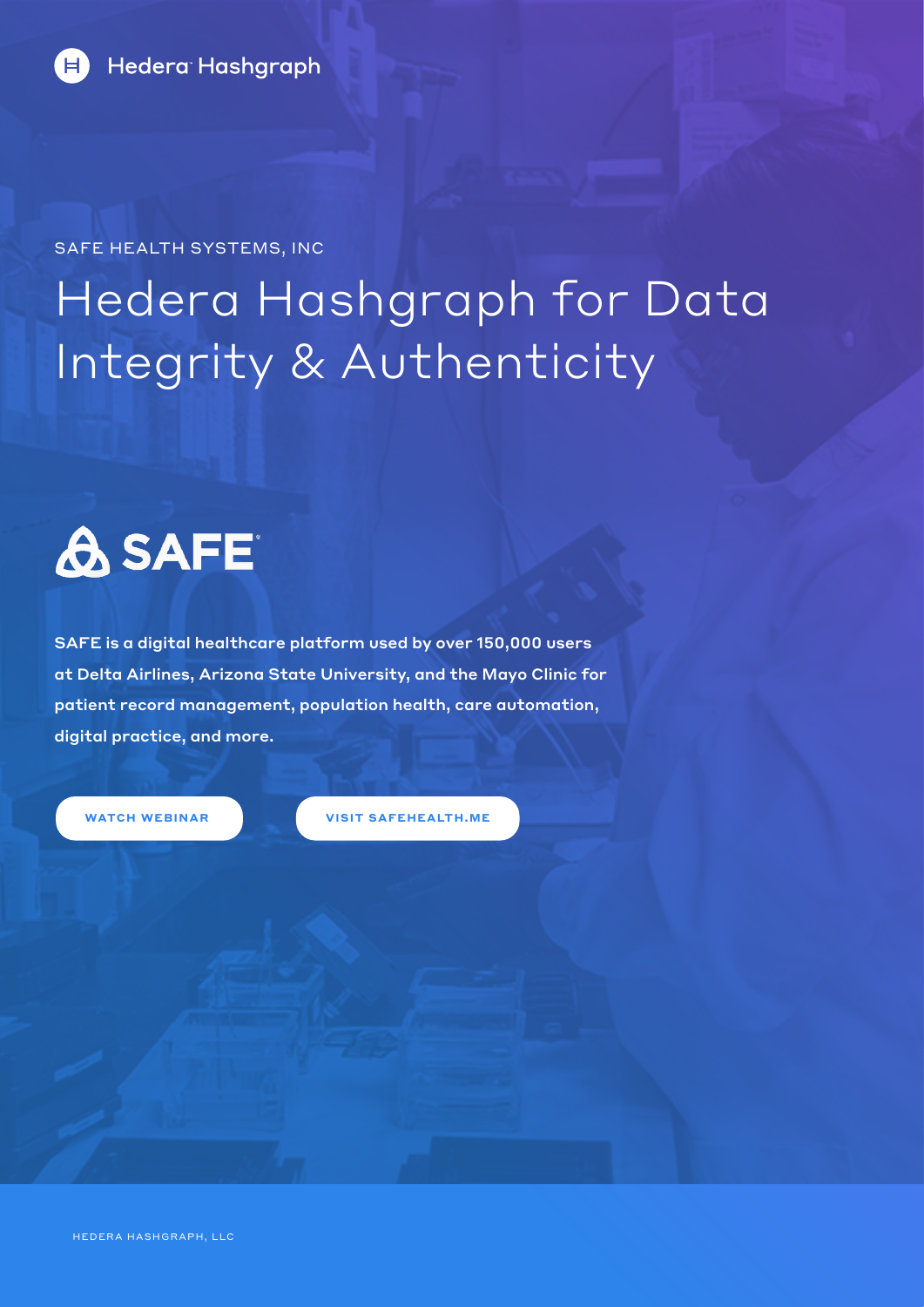

Safe Health Systems, Inc. (SAFE) has developed a leading healthcare platform used by Delta Airlines, Arizona State University, the Mayo Clinic, and other organizations, serving over 150,000 users for rapid deployment of health applications to reduce cost and improve outcomes. With an inability to offer third parties — such as healthcare providers, employers, or universities — the authenticity of patient health status, SAFE turned to Hedera Hashgraph. Hedera logs an immutable and verifiable log of patient information and identifiers while preserving end-user privacy; this increases trust by both patients and customer organizations, leading to greater adoption, retention, and platform usage.

### INABILITY TO PROVE THE AUTHENTICITY OF HEALTH INFORMATION

In a COVID-19 world, knowledge of individuals' health status during a phased reopening is increasingly crucial for safely participating in school, work, and extracurricular activities. Sensitive patient health status and care data are typically held by healthcare providers and nearly impossible to securely share with non-critical third parties. As such, it could compromise the privacy and identity of an individual patient and their current health status.

SAFE offers a private-label mobile application and SDK for contact tracing, exposure notifications, vaccination status, and health status verifications for any organization to implement. SAFE needed a way to ensure that all application stakeholders could trust and independently verify the accuracy of the information reported while keeping patient privacy intact. Without programmatic trust and data authenticity built-in, companies and organizations were reluctant to adopt SAFE, due to the potential liabilities, and end-users were less likely to use it due to privacy concerns.

"We thought about how we wanted to create a scenario that allows companies to utilize health information for access control, without sacrificing individual privacy," said Ken Mayer, CEO of Safe Health Inc. "The person scanning them can't receive any sort of reason why they've failed access — maybe they haven't taken their symptom checker that morning, or they have a COVID infection — they just see pass or fail."

TRANSACTIONS PERFORMED ON THE HEDERA MAINNET

**2M 150K** 

END USERS AT DELTA, ASU, THE MAYO CLINIC, AND MORE

ENTERPRISE CUSTOMERS USING SAFE HEALTH INC. **INDUSTRY**

**Healthcare** 

#### **USE CASE**

Data Integrity & Authenticity

#### **OVERVIEW**

Safe Health Systems, Inc. has developed a health platform that enables the rapid deployment of specialized health applications that reduce costs and improve outcomes globally.

### **CHALLENGE**

The SAFE platform needed a scalable and secure way to prove the authenticity of healthcare data in real-time and make it universally available for third parties, such as employers and universities. They needed to preserve patient privacy and meet regulatory compliance.

#### **SOLUTION**

Safe Health Systems, Inc. uses Hedera Hashgraph for patient data authenticity — this increases trust by both patients and customer organizations, leading to greater adoption, retention, and platform usage.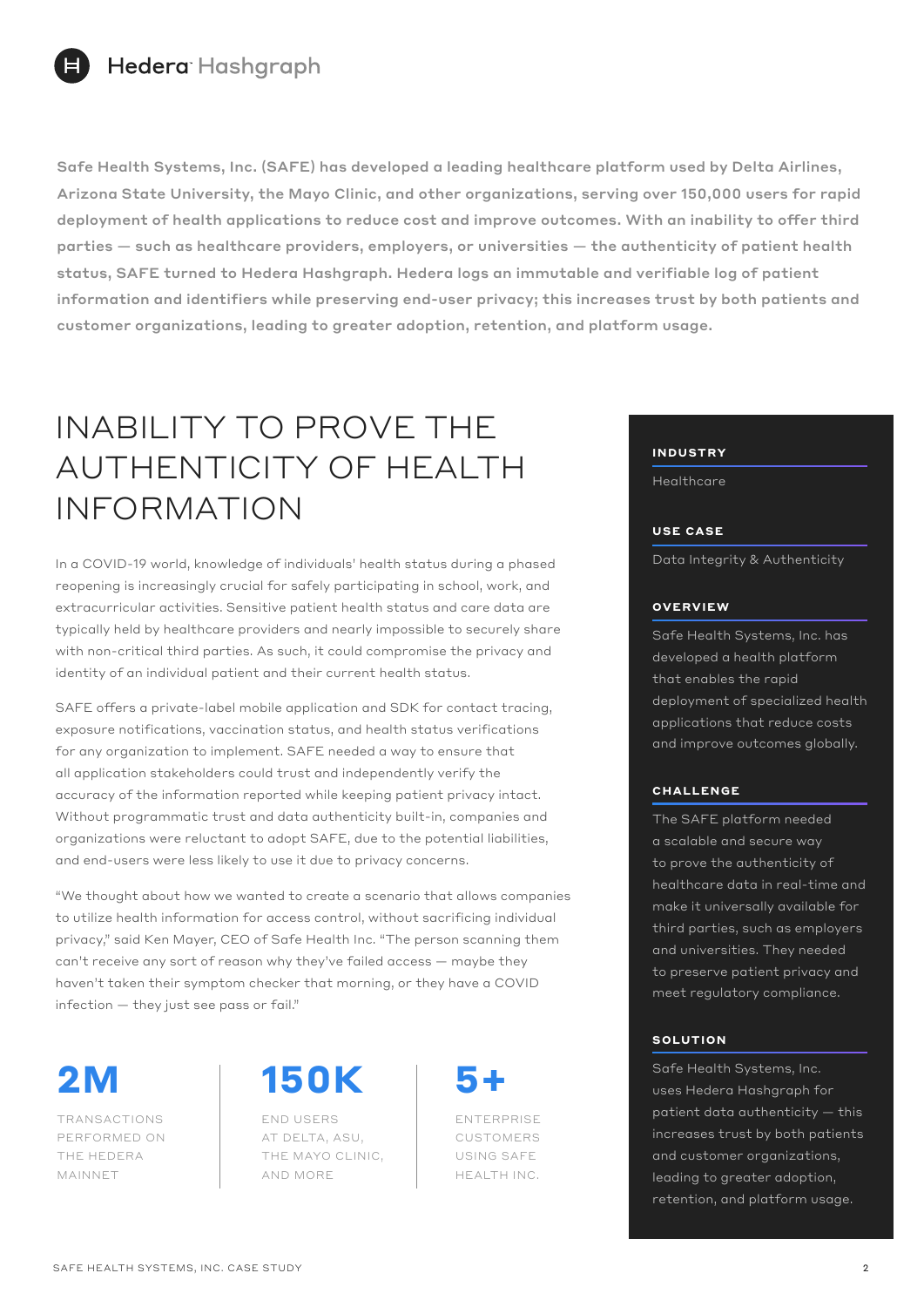## CREATING TRUST FOR EVERY APPLICATION STAKEHOLDER

To solve for data authenticity and end-user privacy, SAFE utilizes Hedera Hashgraph to generate secure national health IDs for individual users. As SAFE onboards users, they utilize a proprietary algorithm to create a unique health identifier (national health ID). With no reference back to the patient, an individual health ID is generated and then recorded on the Hedera public ledger using Hedera Consensus Service. Once on-ledger, the number is authentic and verifiable. This means anyone can check to determine its uniqueness while offering a future of patient matching across various data sources such as hospitals, COVID testing centers, primary care doctors, and more.

In conjunction with logging the national health ID, SAFE utilizes the data stamping service "Hashlog" developed by [Acoer](https://www.acoer.com/), to log and make verifiable an individual's health status in real-time. If an employer, regulator, university, or anyone else needs to ensure the authenticity of a patient's health status; they can do so by using a [public Hedera explorer](https://www.hedera.com/explorers) and verifying the generated hash. Verifiers can ensure that the custody for that transaction isn't broken, in real-time, with additional confidence due to the transaction being immutable. This is core to the way SAFE thinks about real-time transactions and proactively proving the critical elements of a patient's health status.

"You don't have to trust an intermediary, you can trust the cryptography and Hedera's infrastructure," says Jim Nasr, CEO of Acoer "The SAFE application is used in production by over 150,000 individuals at Delta Airlines, Arizona State University, and The Mayo Clinic."

SAFE is used at scale today and anticipates exponential growth. In order to accommodate this kind of growth, they needed a stable public distributed ledger that offers the performance and security required of modern web applications running at scale. Hedera enables trust and the privacy of all SAFE application customers, leading to greater adoption and retention, while encouraging patient platform usage.

> *"What got us excited about Hedera is its ability to deliver immutable authenticity at scale for hundreds of thousands of SAFE users."*

**KEN MAYER CEO & CO-FOUNDER, SAFE HEALTH SYSTEMS, INC.**